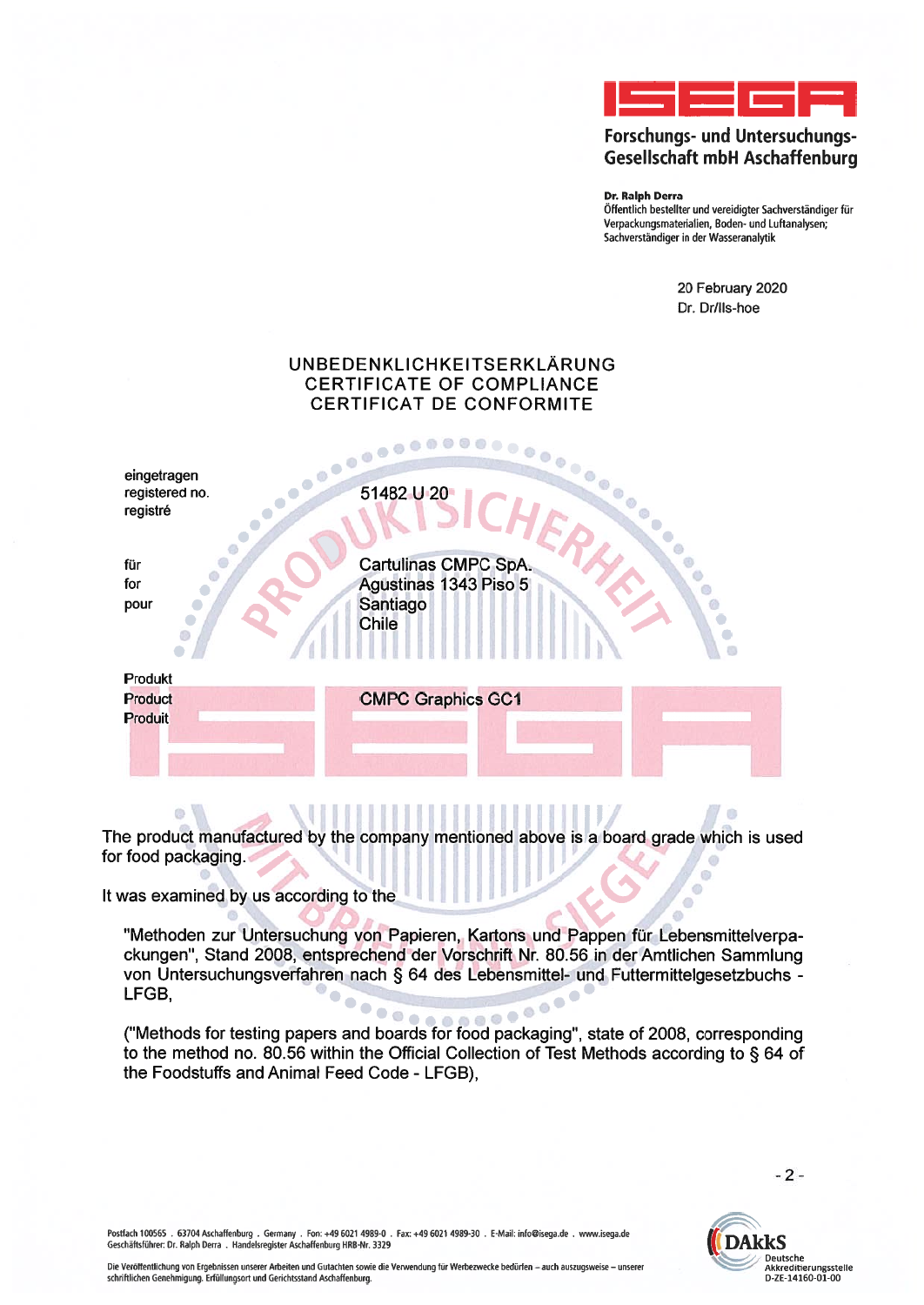51482 U 20

for the used raw materials, fabrication additives and special paper finishing agents as weil as for the release of substances which might endanger health.

Moreover, <sup>a</sup> sensory analysis was carried out.

The board grade is in compliance with the rules of the

Regulation (EC) No 1935/2004 of the European Parliament and of the Council of 27 October 2004 on materials and articles intended to come into contact with food and repealing Direc tives 80/590/EEC and 89/109/EEC, Official Journal of the European Union L 338/4 of 13.11.2004, modified by app. no. 5.17 of the regulation (EC) No 596/2009 of 18 June 2009, Official Journal of the European Union L 188 of 18 July 2009, article 3,

as weil as of the

Lebensmittel-, Bedarfsgegenstände- und Futtermittelgesetzbuch (Lebensmittel- und Futter mittelgesetzbuch - LFGB) in der Fassung der Bekanntmachung vom 3. Juni 2013 (BGBI. 1 S. 1426), zuletzt geändert durch Artikel 1 des Gesetzes vom 24. April 2019 (BGBI. I S. 498), §§ 30 und 31,

(Foodstuffs, Consumer Goods and Animal Feed Code (Foodstuffs and Animal Feed Code - LFGB) in the version of the notification of 3 June 2013 (BGBI. p. 1426), last amendment by article 1 of the act of 24 April 2019 (BGBI. I p. 498), §§ 30 and 31),

and is approved according to the

BfR-Empfehlung XXXVI. Papiere, Kartons und Pappen für den Lebensmittelkontakt, neugefasst durch 62. Mitteilung, Bundesgesundheitsblatt 14 (1971) 83, zuletzt geändert durch 222. Mitteilung, Bundesgesundheitsblatt 62 (2019) 1546, Stand vom 01.06.2019,

(BfR Recommendation XXXVI. Paper and board for food contact, recasted by 62<sup>nd</sup> Announcement, Bundesgesundheitsblatt 14 (1971) 83, last amended by 222<sup>nd</sup> Announcement, Bundesgesundheitsblatt 62 (2019) 1546, as of 1 June 2019).

Thus the board grade CMPC Graphics GCI according to the sample material submitted may be used safely for food packaging. lt may stand in direct contact with dry and fatty foodstuffs.

This certificate of compliance has <sup>a</sup> validity of 2 years and consists of 3 pages.

Certification decision Industri Dr. rer. nat. Ralph Derra  $der$  / rer, nat. 1121.<br>Sachverständiger für<br>Verpackungsmaterialien ion Ch bestellt un

Castloh anerkennter Sechverständiger zer Untersuchung der Gegenproben von Vernackengemitteln aus Papier Pappe Kunststoffen, Glas, Avgißten und sonstigen Metallverrachingen auf ihre **Isbanamitteirechtlic oklichkell** Officially/cartified and authorized food chemist

The translation of the above stamps is given on page 3. La traduction des estampilles est donnée en page 3.